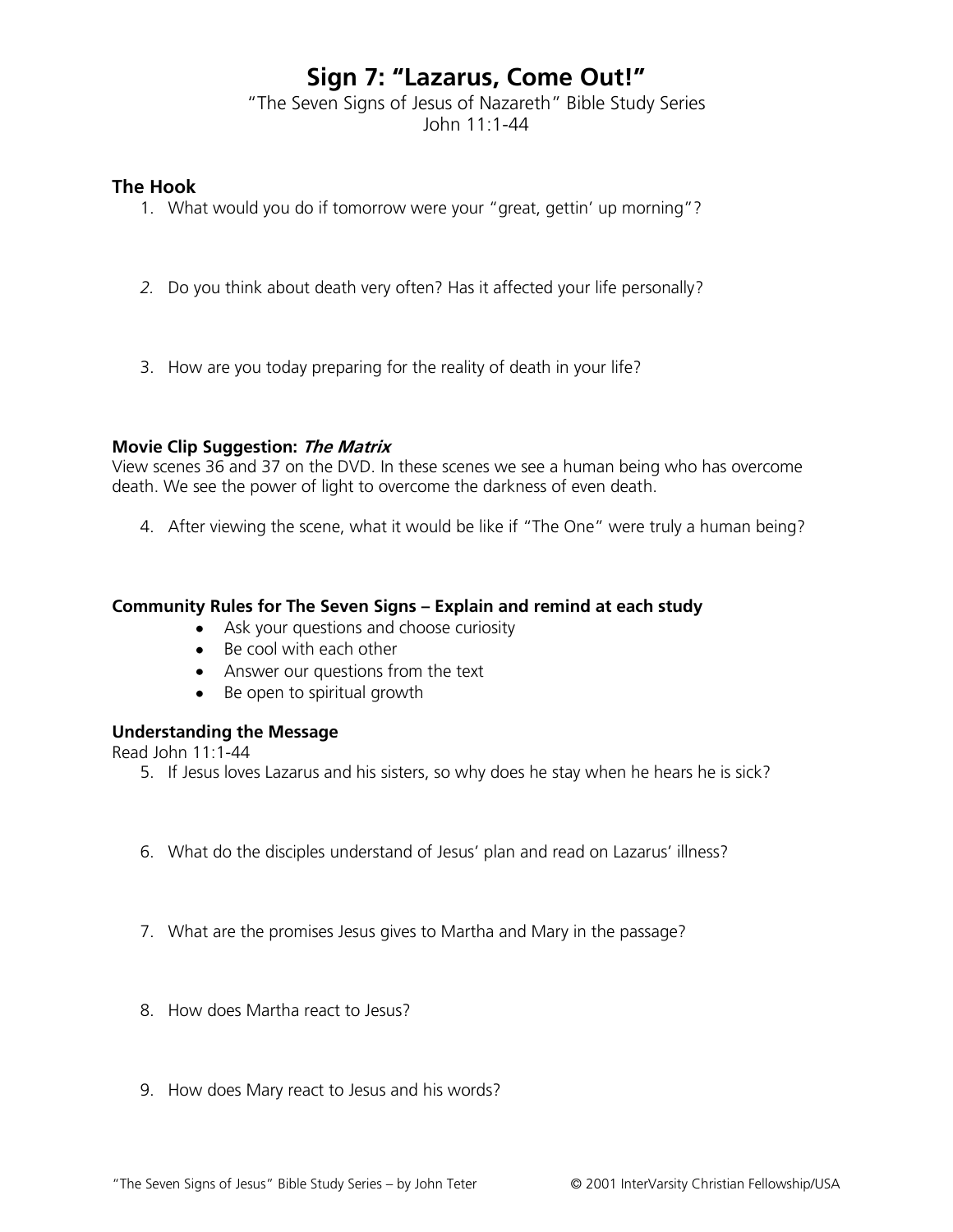- 10. Why does Jesus weep as he approaches Lazarus' grave?
- 11. Describe the moment when Jesus' words bring the dead man walking from the grave?
- 12. What if you were one of the men who let Lazarus go by unwrapping him?
- 13. What is the unseen spiritual reality in the raising of Lazarus from the grave?
	- Lazarus' raising points to Jesus who will himself rise from the dead and break through death that we all might have our grave clothes removed.
	- Another unseen reality?
- 14. What are lessons we can learn from the Sign?
	- Jesus allows suffering to happen that God's glory might be revealed we must ask God to intervene in the crises in our lives.
	- Jesus gives Mary and Martha words to believe before he reveals the glory.
	- God has the power to remove death itself from the lives of his people.
	- The life that God offers are free from the grave clothes that bind.
	- Another lesson?

### **Does It Work?**

Tell a story about your experience of wearing grave clothes. What are the sins and the brokenness that have bound you in your life? How has Jesus removed, and how is he removing, those vestiges of death?

Tell a story about committing to Jesus and what it was like for you to leave the tomb.

#### **Your Story**

15. What is your answer for death?

16. What are the grave clothes that you are wearing? Are you happy?

17. Do you hear Jesus calling you by name? Do you want to leave the grave and live?